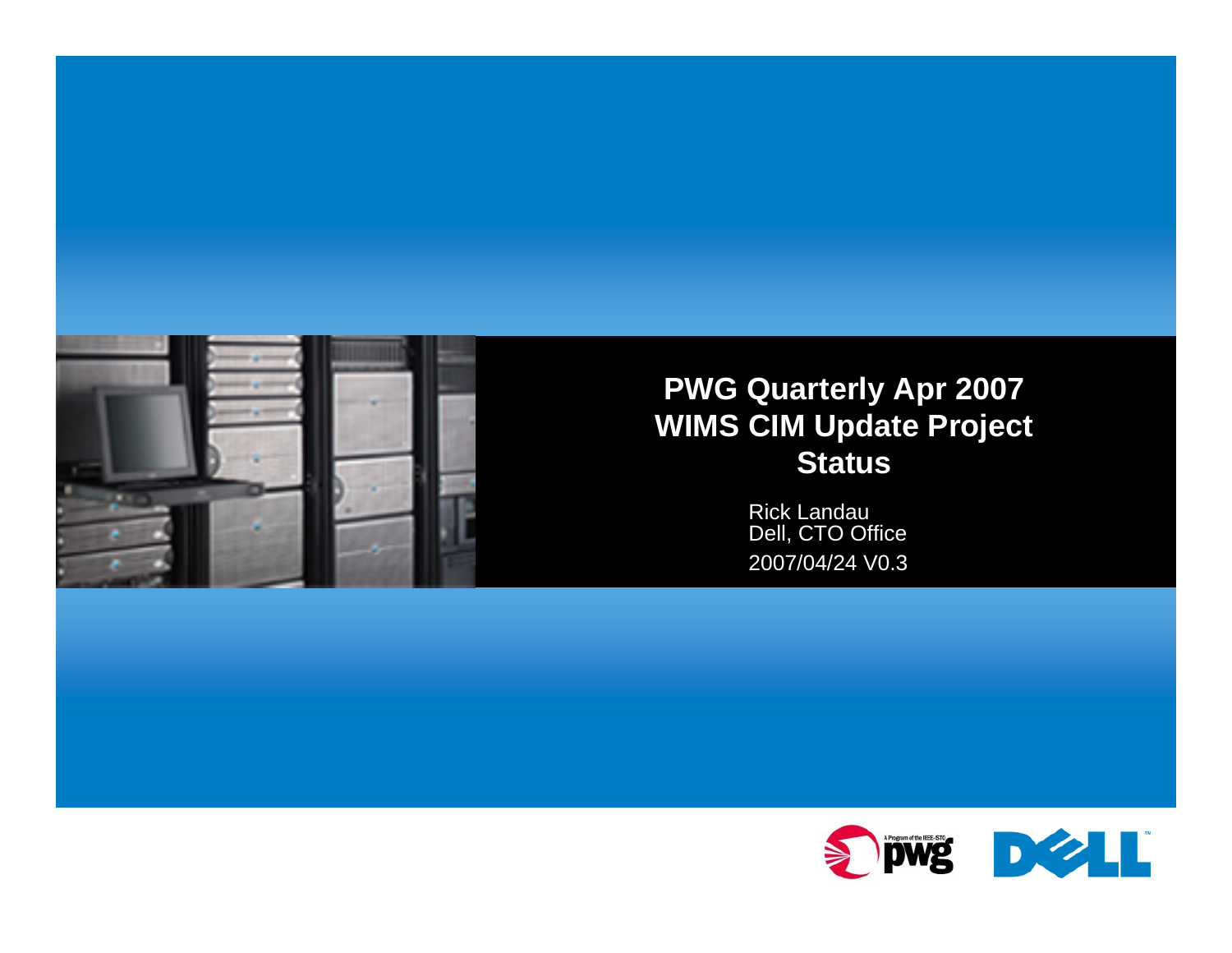- (If you've seen the intro before, skip to slide 9.)
- Alliance partnership between PWG and DMTF (Distributed Management Task Force), dmtf.org
- DMTF is a large industry consortium
	- Home of CIM: Common Information Model (for management)
	- Many CIM and CIM-related standards
	- Also recently SMASH, DASH, WS-Management
	- Numerous working groups with specific areas of concentration
		- • Server, Desktop & Mobile, Core Schema, Architecture, WBEM Interoperability & Protocols, etc.
	- Mainly conference calls, regular face-to-face meetings
	- Very sophisticated web sites

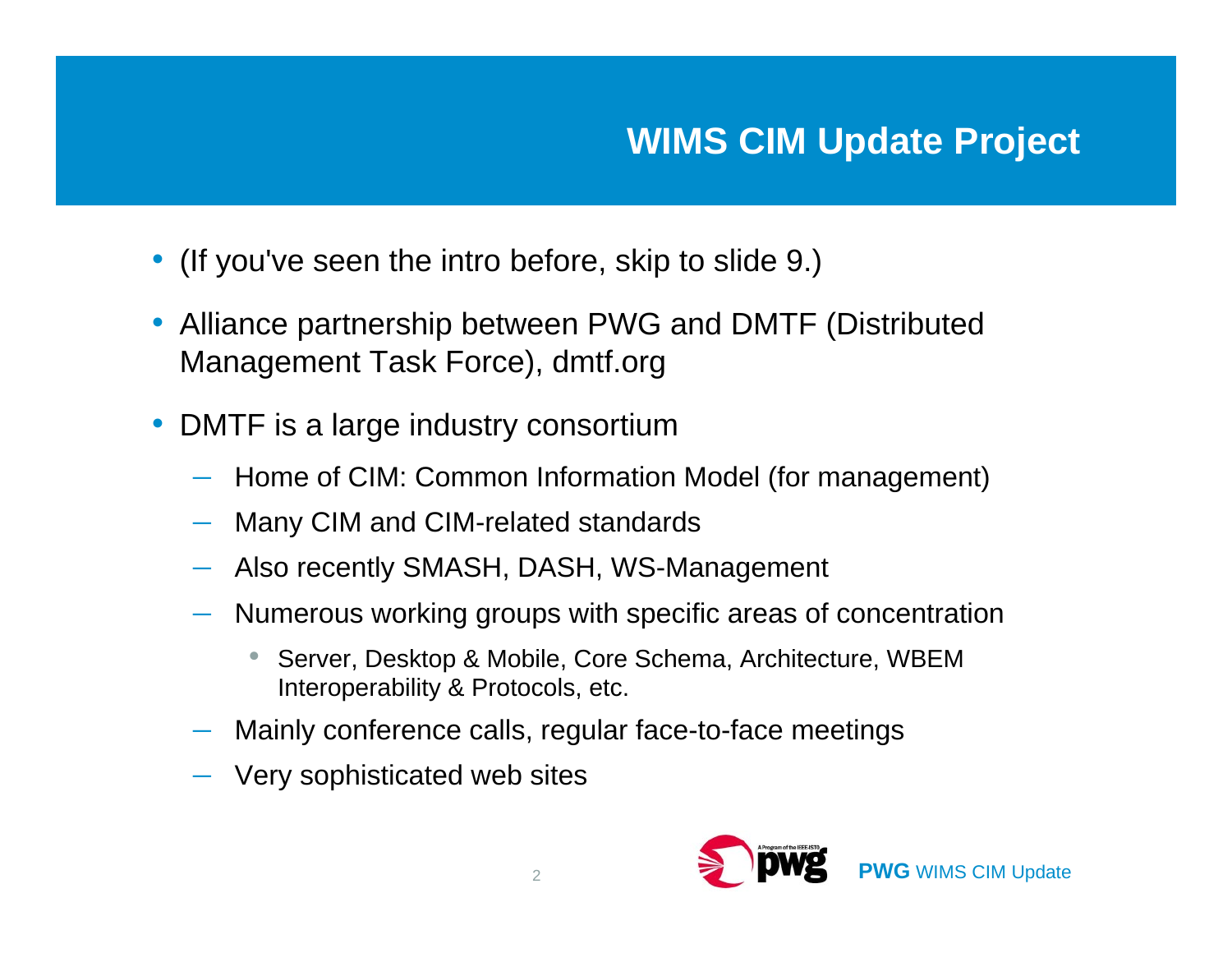

- $\bullet$  Bring the CIM model of printing up to date with PWG models
	- CIM schema includes classes for Printer, PrintService, PrintJob, **PrintQueue**
	- – Current classes missing many interesting attributes
		- $\bullet$  CIM\_Printer class has approx 30 properties; by comparison PrinterMIB has approx 140 properties
	- Current classes not clearly defined
		- $\bullet$ CIM\_Printer contains some aspects of PrintService
- Ensure that every property in CIM printing-related classes is implementable interoperably

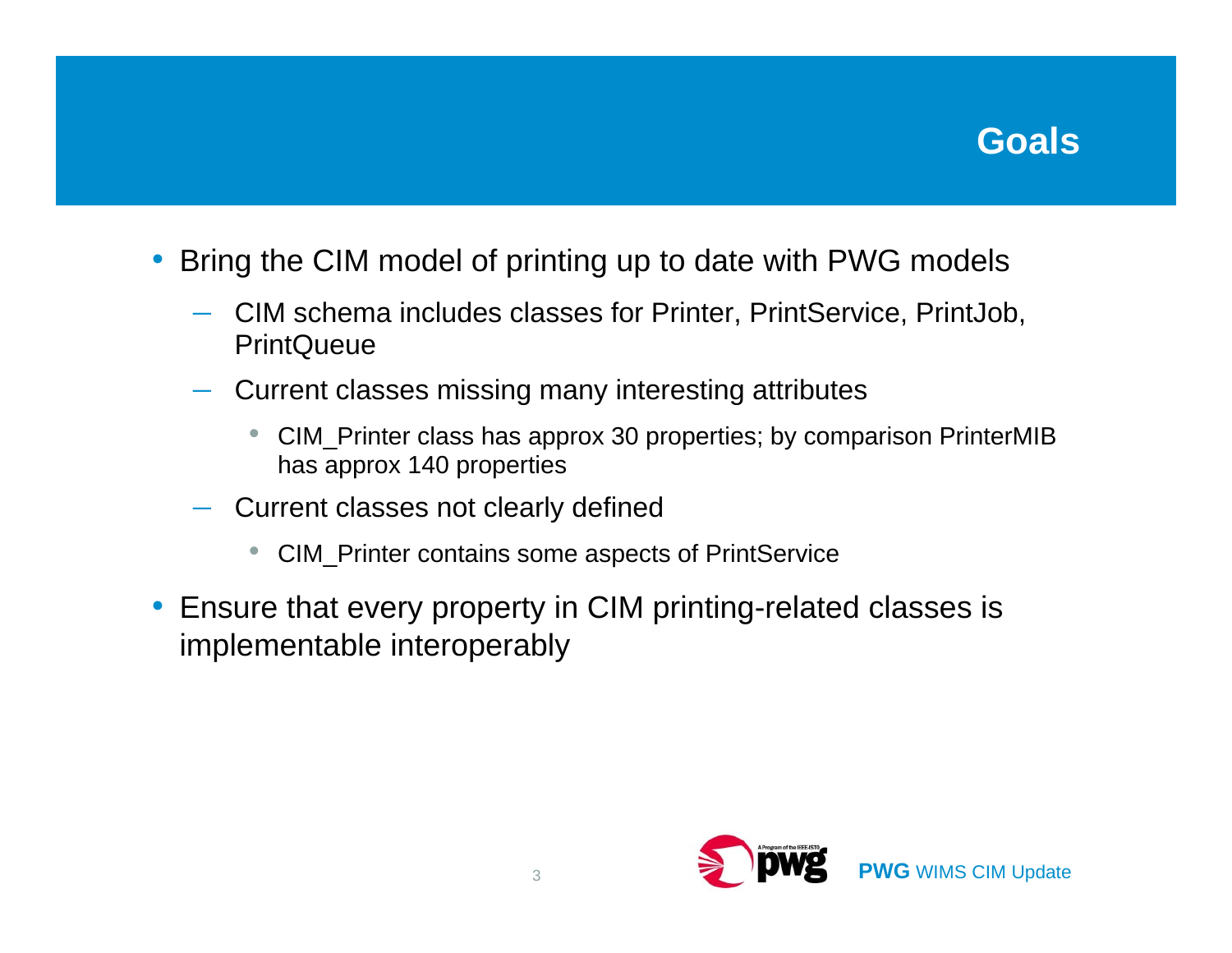# **Participants**

#### • Active participants

- –Dell: Rick Landau
- High North: Ira McDonald
- $\longrightarrow$ IBM: Harry Lewis
- Samsung: Walt Filbrich
- Sharp: Craig Whittle
- Bill Wagner (WIMS Chair)
- Xerox: Peter Zehler

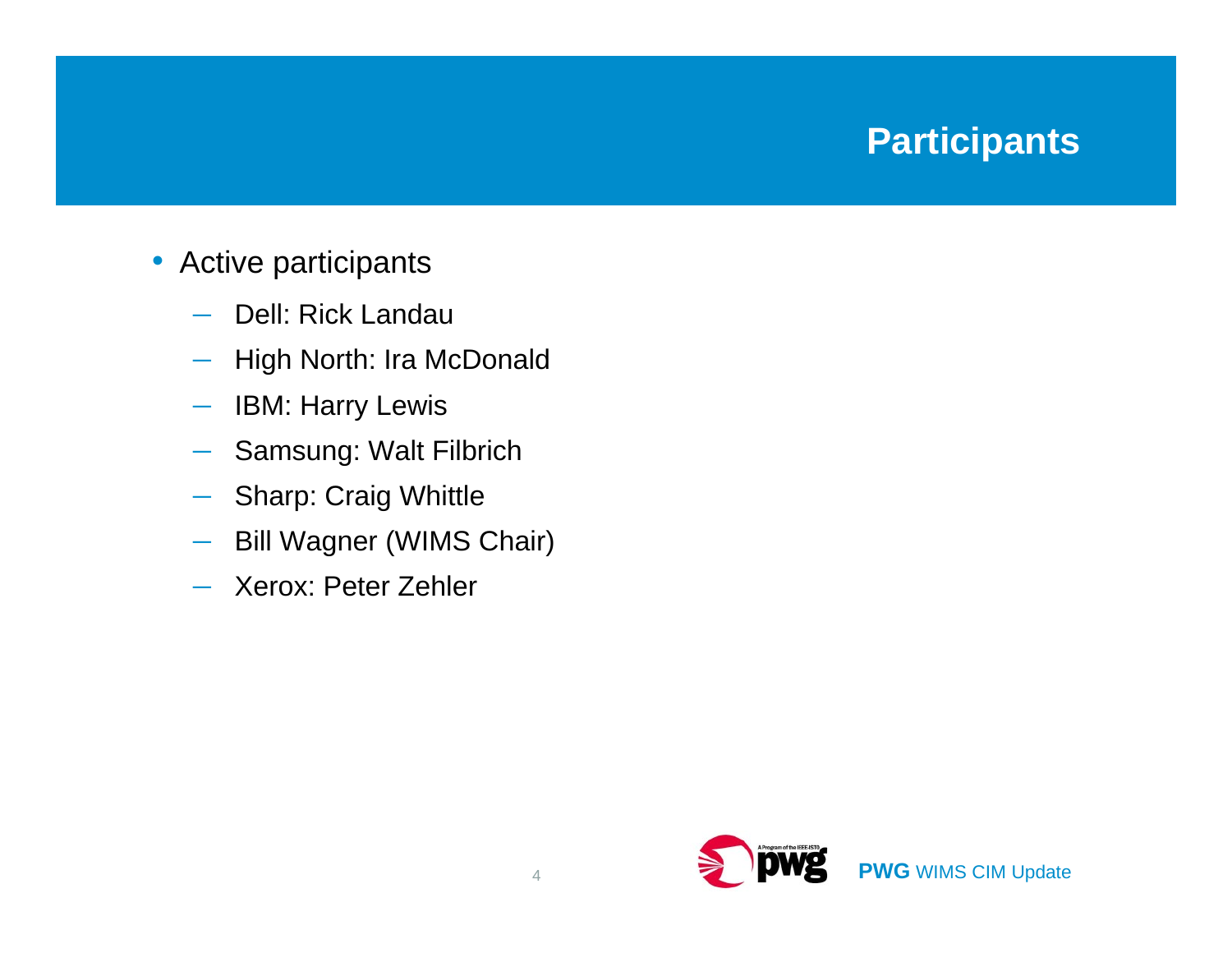# **What's Missing**

- Current CIM\_Printer (and other) classes are pretty basic
- Some categories of management information entirely absent
	- Console displays and lights
	- Input trays, output trays, input media
	- –Media paths
	- Toners, colorants, and other supplies
	- Communications channels and language interpreters
	- **Counters**

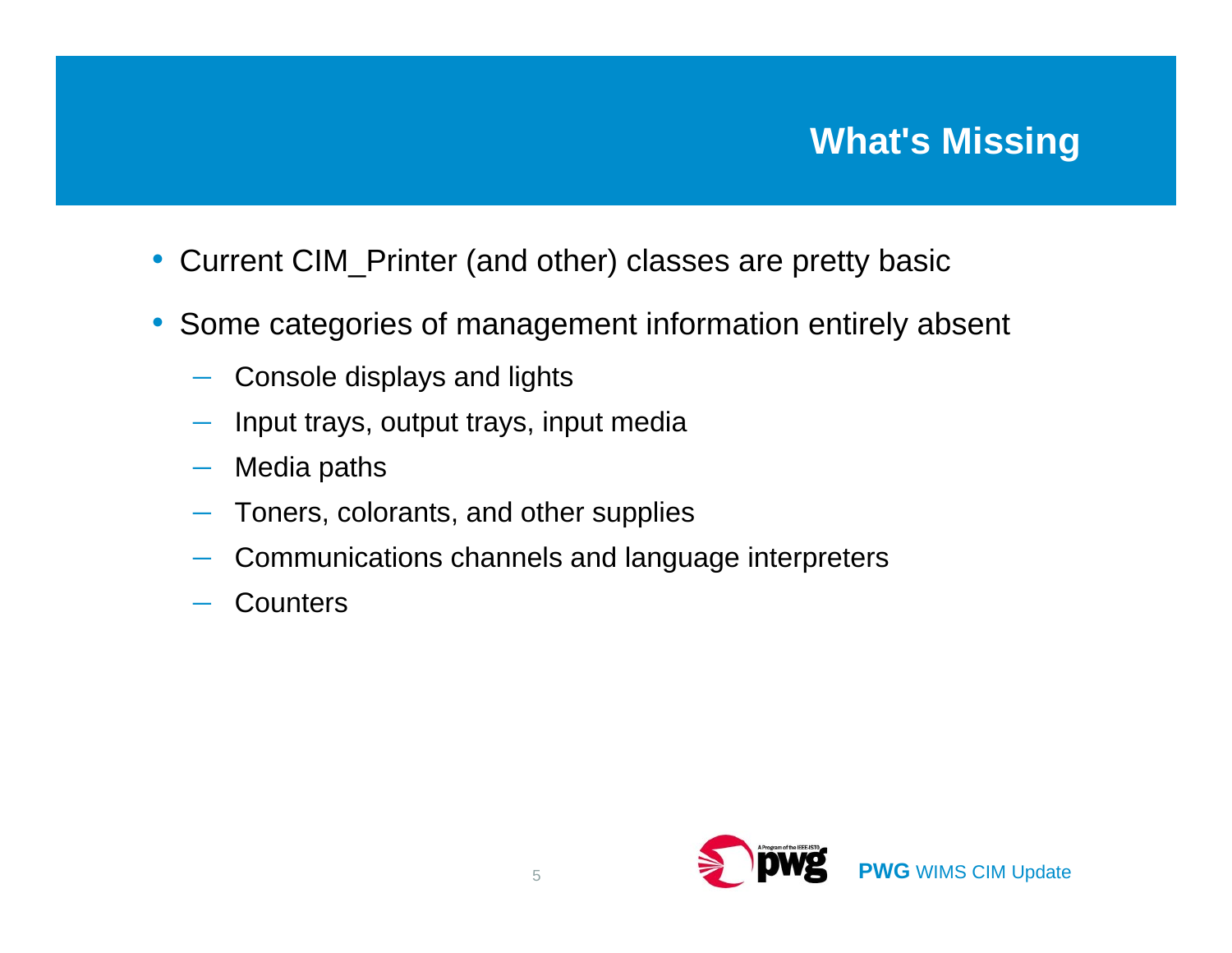## **Process to Change the Model**

- In DMTF, submit Change Requests (CRs) to change CIM classes or define new classes
	- Concentrate on printer as device first, then service, job, queue
	- Change in phases: cosmetic changes, corrections, major restructuring
- Decide on changes, draft CRs, submit CRs to appropriate CIM Working Group
	- Usually the CIM Core Schema Working Group
- In PWG,
	- Selected range of printers and use cases
	- Selected properties to move forward from Printer MIB
	- Developed model of class inheritance and relationships

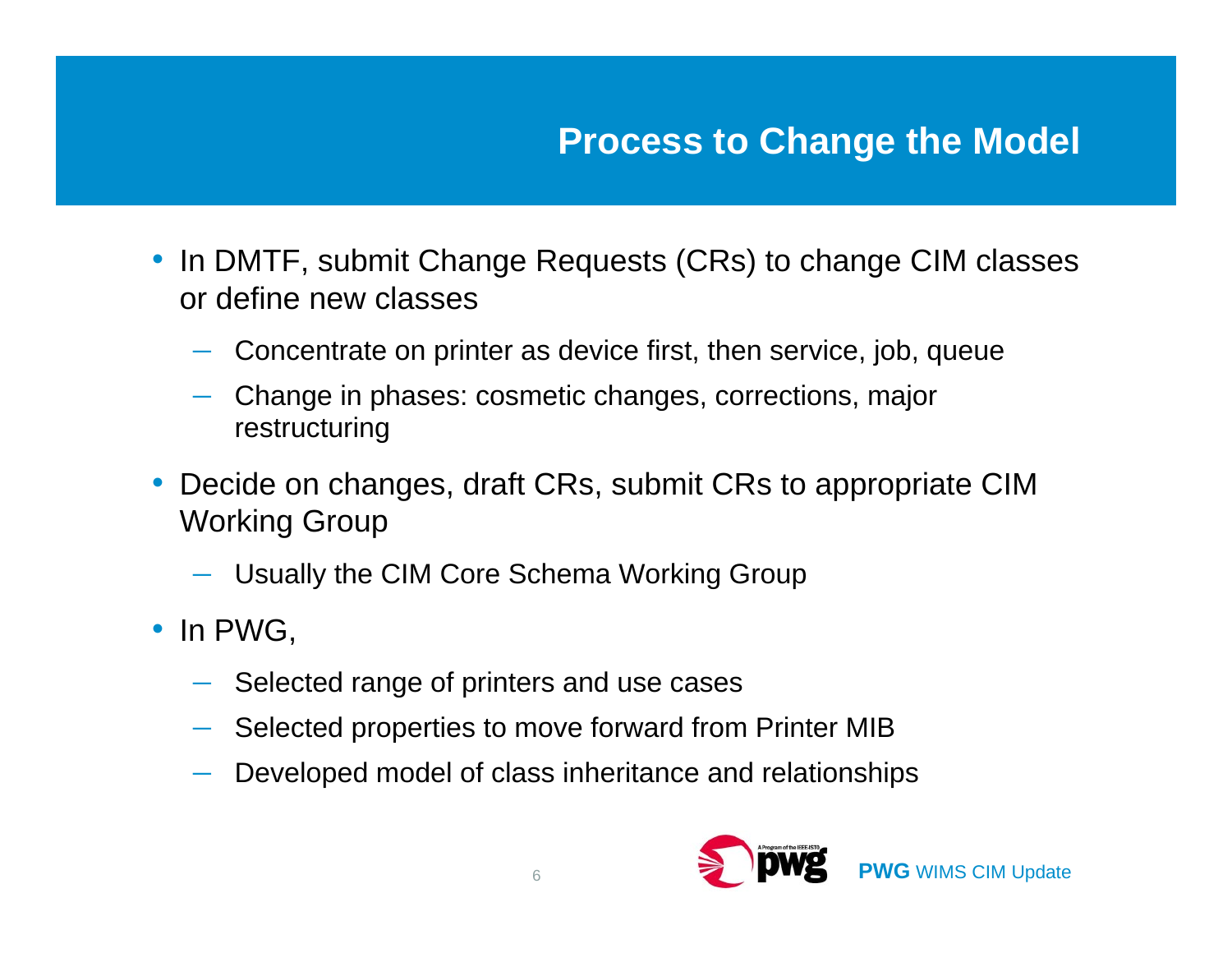### **Method**

- $\bullet$  Doing major surgery on CIM\_Printer (the print device)
	- Will add 11 classes analogous to prtXxx tables
		- $\bullet$  InputTray, OutputTray, DeviceCover, MediaPath, Marker, Supply, Colorant, Channel, Interpreter, ConsoleLight, ConsoleDisplayBuffer
		- Actual class names have "CIM\_Print" prefix
	- Plus three special classes: AlertLog, AlertRecord, PrinterSettingData
	- Also add properties to the CIM\_Printer base class
	- Total approx 120 new properties from PrinterMIB and Semantic Model
- $\bullet$  Many CRs to write
	- Custom machine translation from MIB to MOF format, does 90% of the work (thanks, Ira)
		- Add Status and Key properties by hand editing
		- Run through MOF lint and pretty printer
		- Create a DMTF CR to add the class

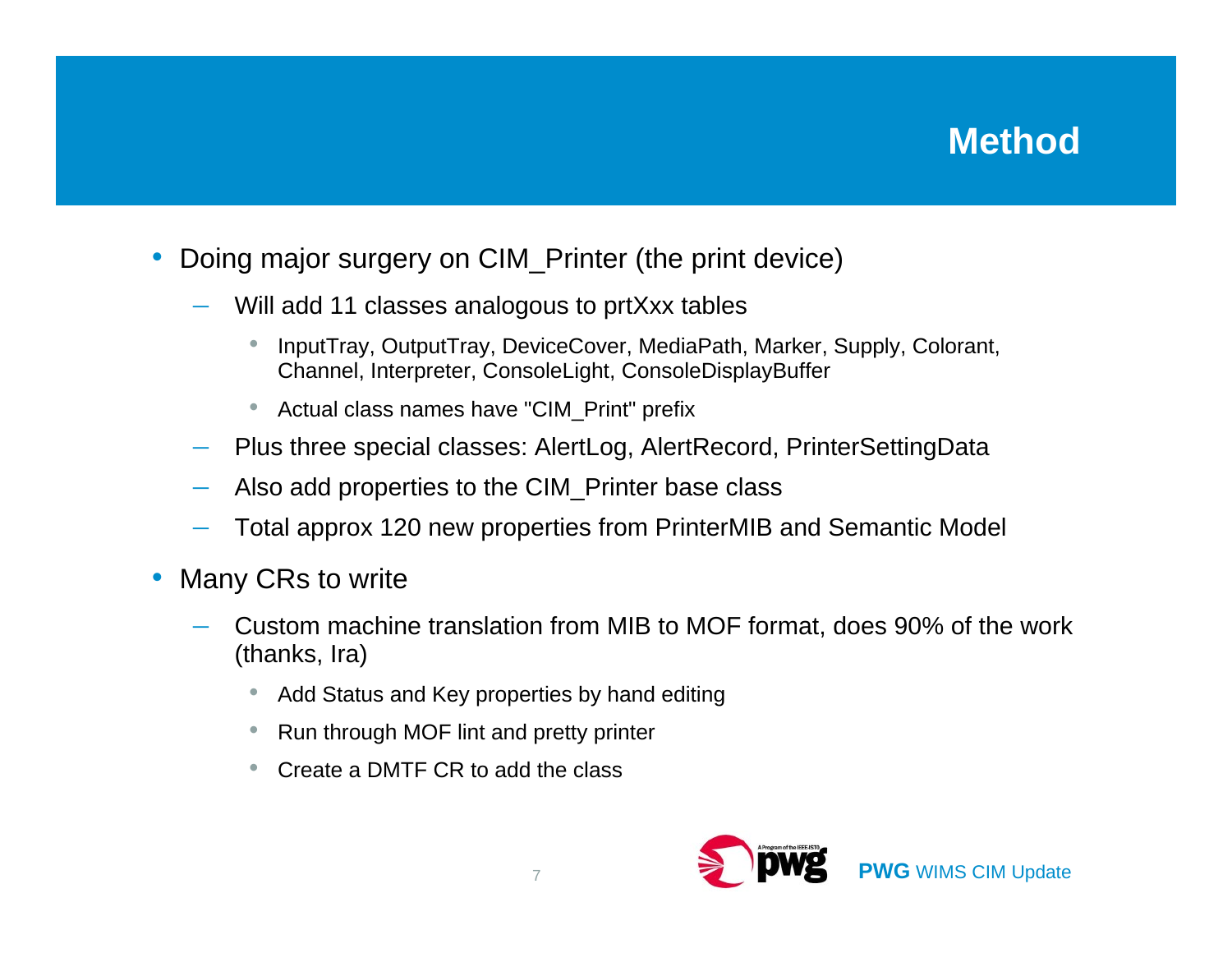#### **Class Hierarchy of New Classes**



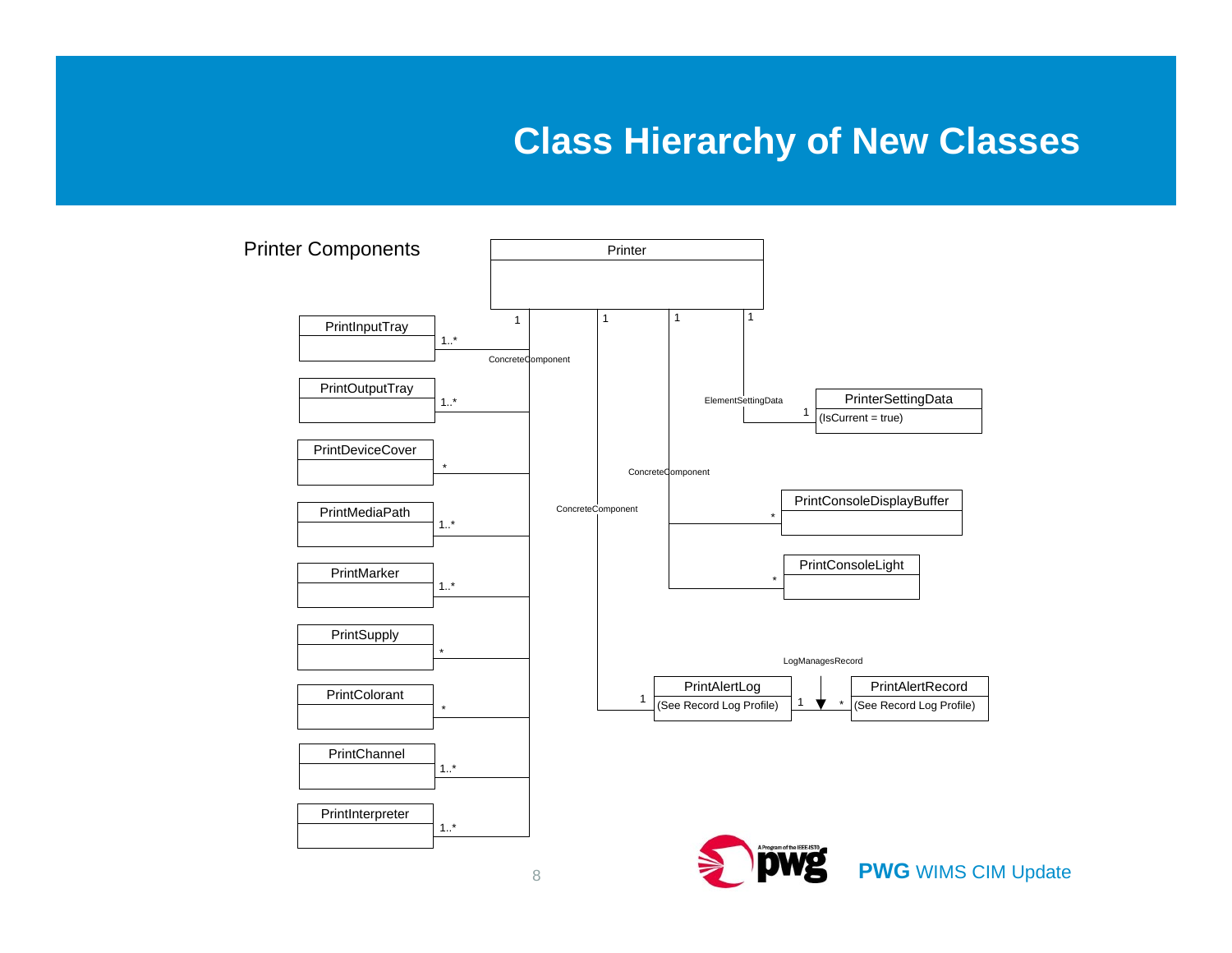# **Why CIM?**

- WIMS group has put a stronger emphasis on CIM in recent past
- This is the management information model of the future
	- – If something is not manageable in CIM, at some point, it won't be manageable at all
	- For a long time
- This is the path to web services
	- WS-CIM is a standard mapping of the CIM Schema to XML for use by web services
	- WS-Management already published
	- Second generation "harmonization" of WS-Man and WSDM in the works

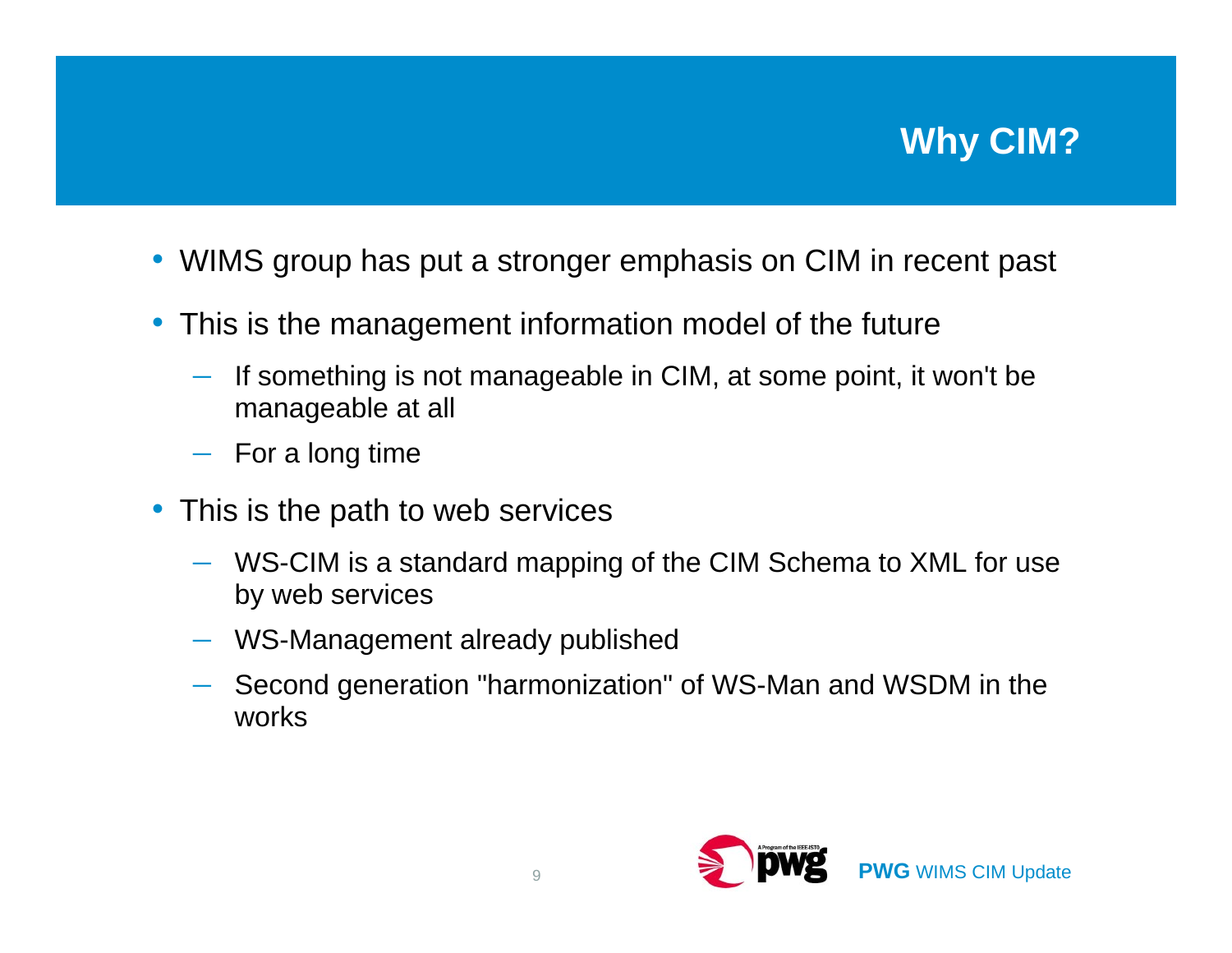- $\bullet$  Received considerable push-back from CIM Core WG about writable properties
	- Especially the writable-if-the-device-cannot-sense-reliably ones
- $\bullet$  Response: simplify the CIM printer-related classes
	- Read-only: for the near term, concentrate on monitoring
		- •Use object methods to modify device behavior, contents of properties
		- • Proxy implementations in the near term are not likely to have SNMP write access, anyway
	- Remove priority B properties, especially if they are writable
		- E.g., OutputTray.StackingOrder, OffsetStacking
	- Prioritize order of class submissions to work on "most important" classes early
		- •Approximately: outputs, inputs, supplies, covers, alerts, markers,....

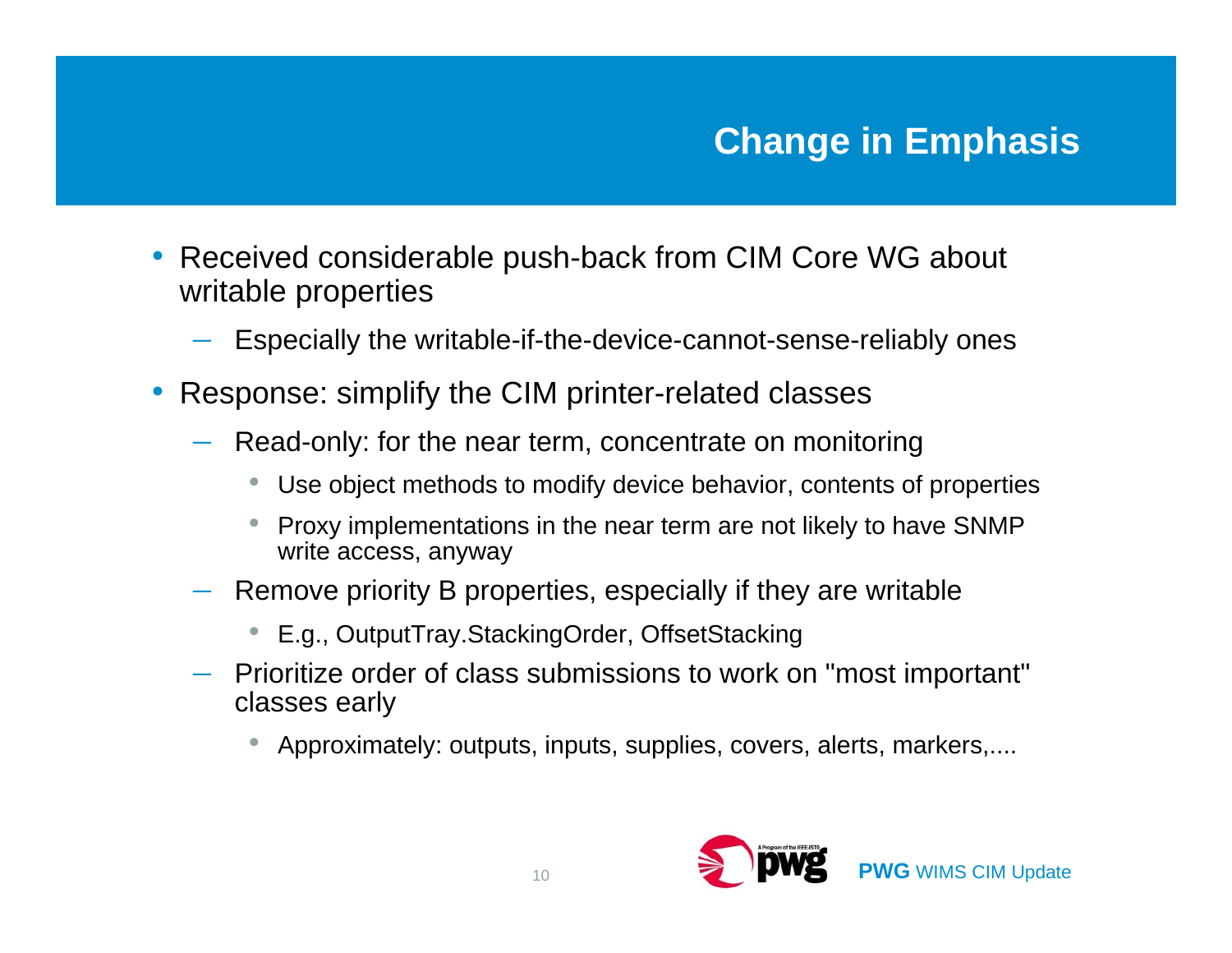## **Status Properties In and Out**

- CIM has four new scalar generic status properties
	- PrimaryStatus, Detailed..., Operating..., Communication...
- Step 1: Add these properties
	- Our classes do not inherit from the branch of the class hierarchy where these properties are defined
- Step 2: Promote these properties to the right place
	- Largely because of our complaints, the properties were promoted to a high level in the class hierarchy
- Step 3: Remove these properties
	- Since the status properties are now present in our branch of the hierarchy, they are redundantly defined in our classes
- Step 4: Try to merge with some of these properties
	- –If the semantics are same, or close, or can be made close enough
	- Confer with author of new CIM generic status properties

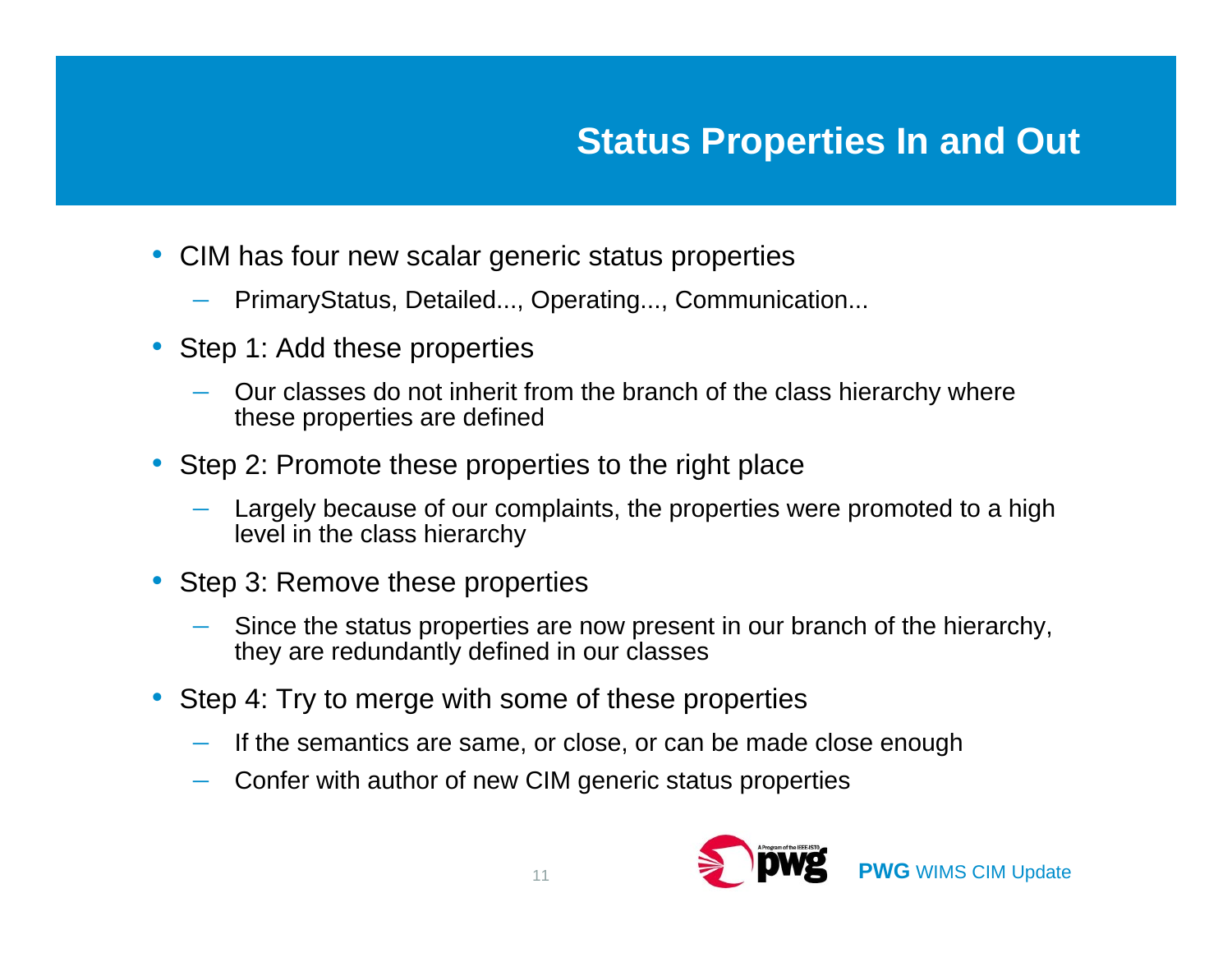#### **Stop the Presses!**

- $\bullet$  Changes worked out, we think, with Core leadership
	- **XxxStatus** 
		- $\bullet$ Retain most of the status properties derived from SubunitStatus in the MIB
		- Add one value to the CIM OperatingStatus property and use that instead of StatusTransitioning.
	- Id, which was the row Index in the MIB
		- $\bullet$ Change name to SNMPRowId to show clearly the legacy origin
		- Needed to correlate SNMP and CIM views of status and events for near-term proxy implementations of CIM providers
	- XxxBasis
		- $\bullet$  MaxCapacity and RemainingCapacity combine the real value, if it exists, with outof-band values: Other, Unknown, At Least One
		- Add a new, parallel property, e.g., MaxCapacityBasis, to show out-of-band cases
		- $\bullet$ Make XxxCapacity nice, plain, nonnegative integers
	- All these will be true of *many* subunit classes

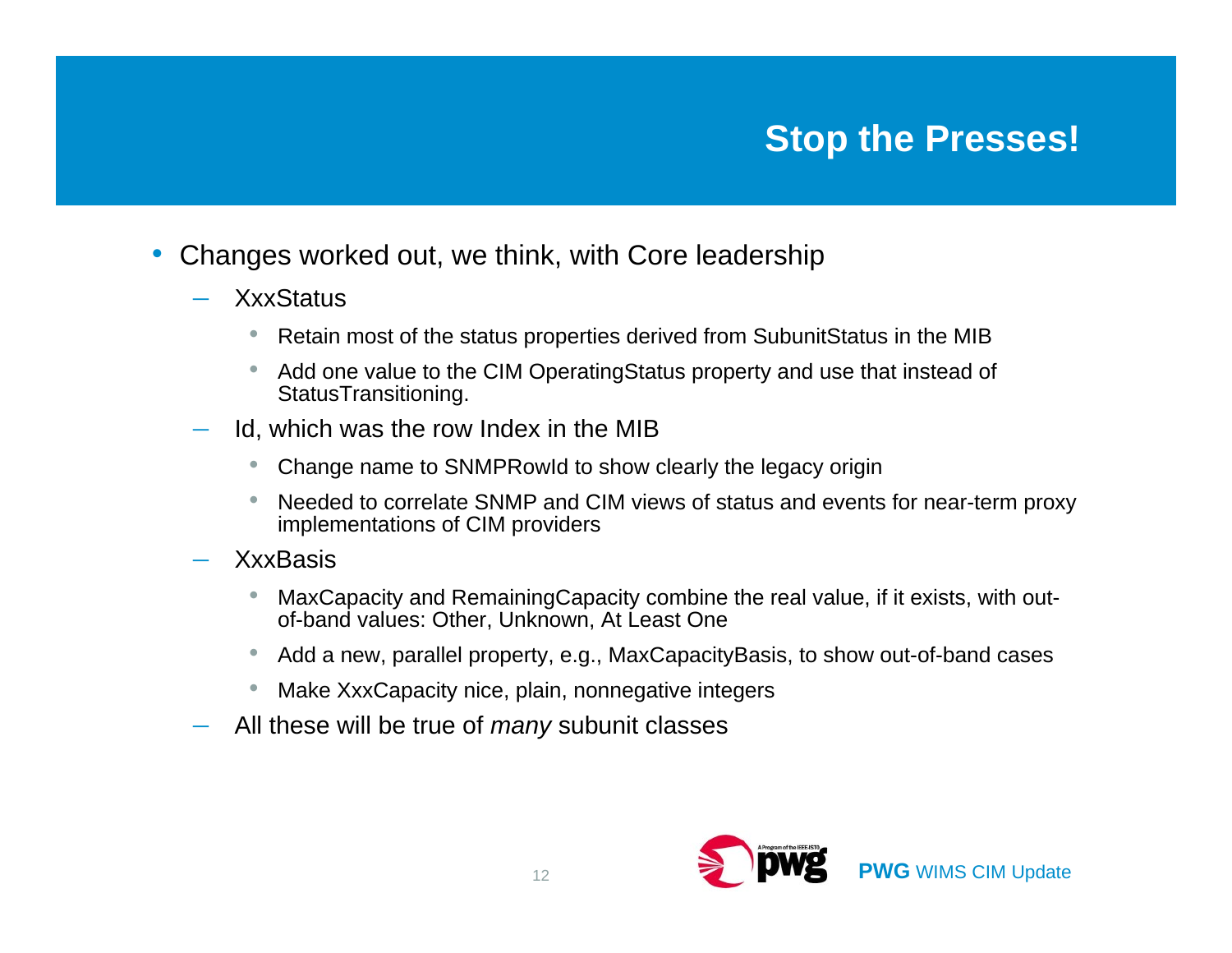- A network printer is a ComputerSystem, not a LogicalDevice
	- Obviously correct, but a major remodeling effort
	- – The current model of CIM\_Printer is a personal printer attached to a host computer
	- – Network printer is more complex: computer system, interfaces, protocol services, profiles,
	- We do not want to replace the fundamental model at this time
		- Add important manageable elements first
		- $\bullet$ Define network printer for CIM later

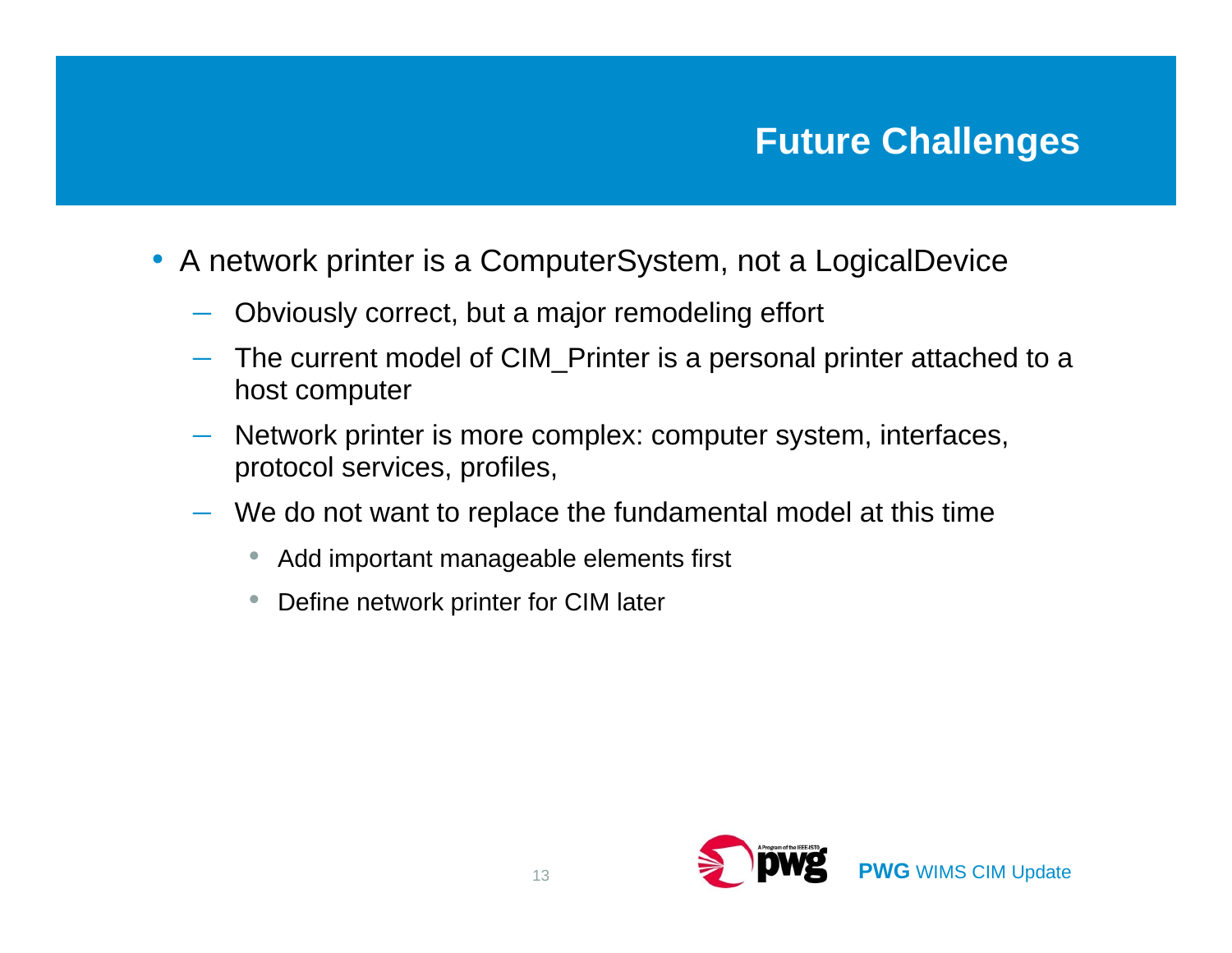#### **Current State**

- All Phase 1 (editorial, cosmetic) CRs approved, are included in CIM Schema 2.14, published 2006/12/04
- Submitted the first of approx. fifteen CRs: add new class CIM\_PrintOutputTray
	- Our "pipe cleaner"
	- Several ballots, long discussions with CIM experts
	- – Restructured class hierarchy, writable properties, and status properties
	- Almost done
- Working on machine translations and CRs for the next several

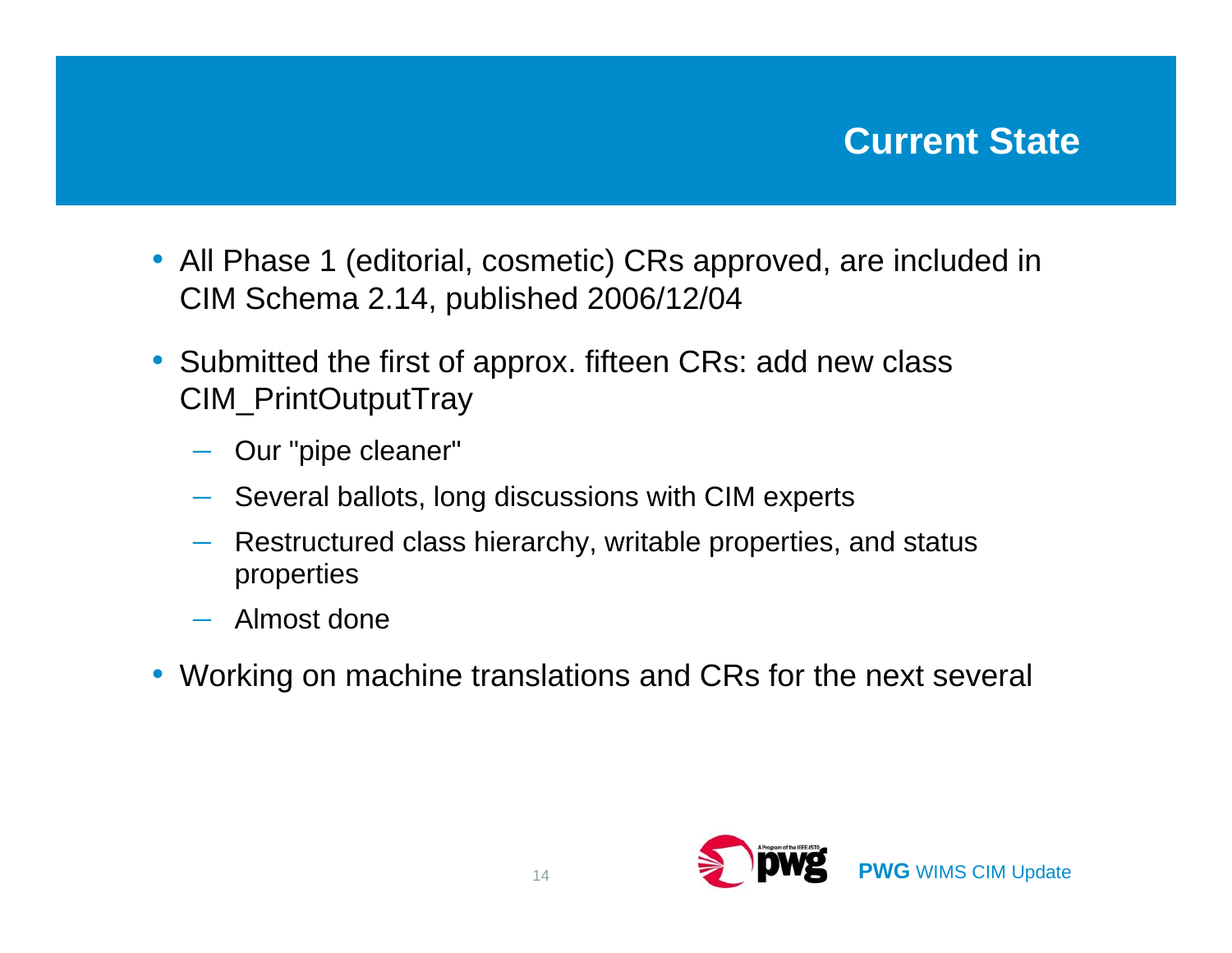#### **Future**

- This year, finish the printer device classes
	- Easy, we hope, once we get the hang of it
	- – Maybe add some management functions for the lost writable properties
- Next year: update the PrintService and PrintJob classes
	- Based on IPP and Semantic Model

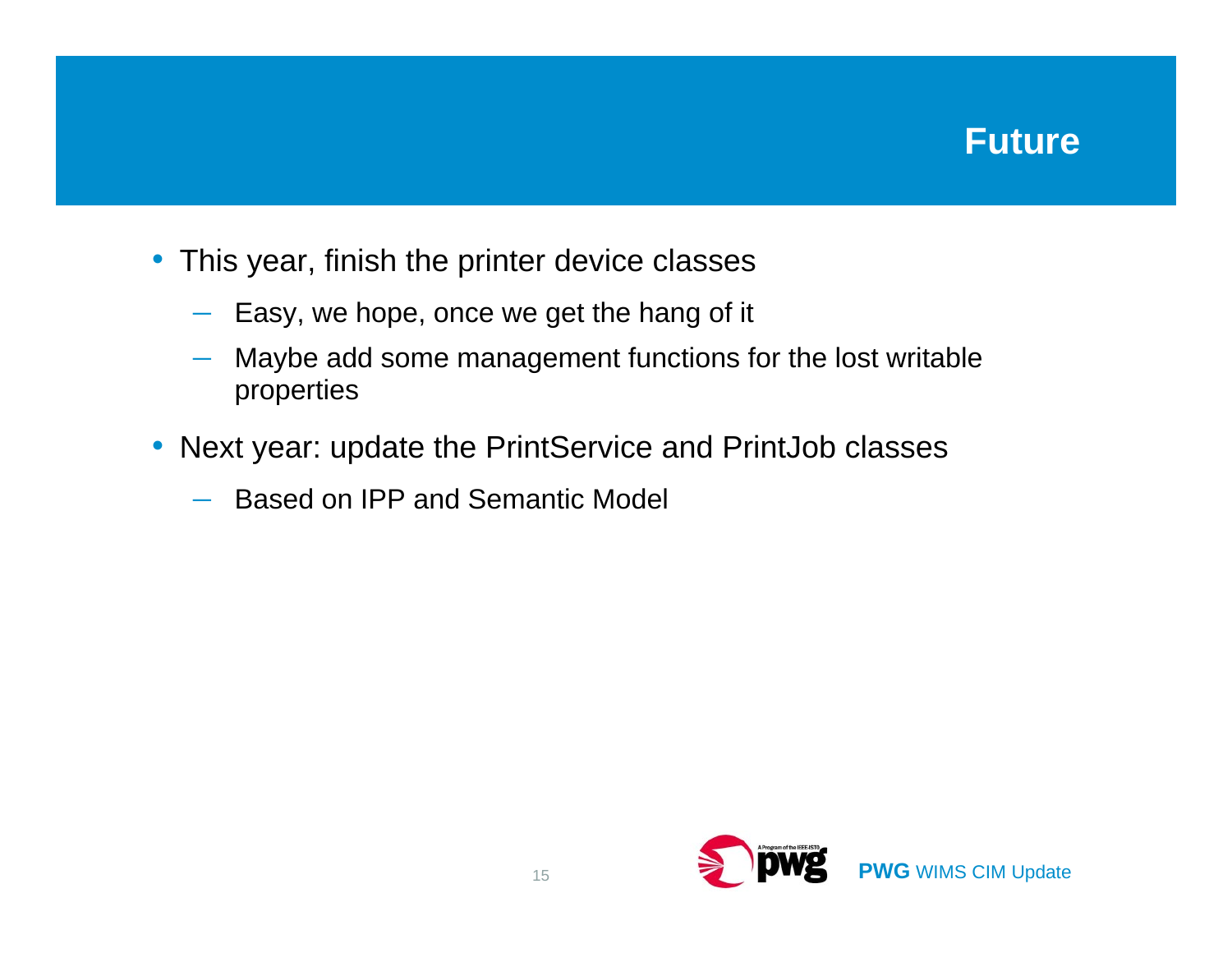- Build a prototype implementation of a CIM Provider that embodies the new Printer device classes (Rick, Dell)
	- Proxy to SNMP printers
	- –Proof point for implementability of new classes and properties
	- Possible testbed for interoperability
- Two instances of "implementation experience" are required for DMTF to promote classes from experimental status to final status

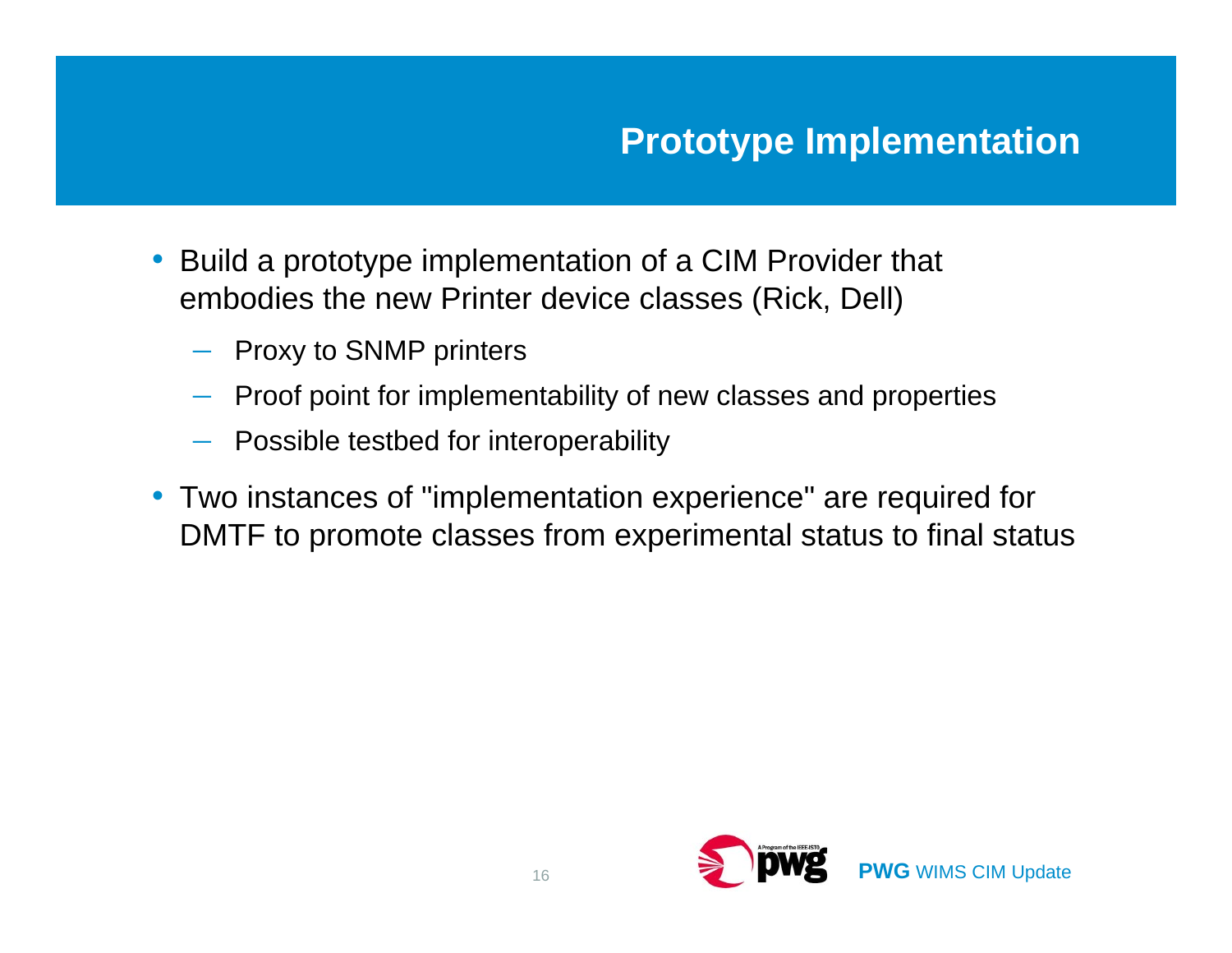#### **Documents**

- FTP area in ftp://ftp.pwg.org/pub/pwg/wims/wd and .../wims/cim
	- Previous CRs
	- Current property lists, proposed class structure
- URLs to key docs
	- ftp://ftp.pwg.org/pub/pwg/wims/wd/CIMCoreCR\_PrintOutputTray\_096.htm
	- ftp://ftp.pwg.org/pub/pwg/wims/cim/PrinterMibObjectsToAdd\_conclusions\_20 060921\_F.xls
	- ftp://ftp.pwg.org/pub/pwg/wims/cim/PrinterMibObjectsToAdd\_conclusions\_20 060921\_F\_Rationale.pdf
	- ftp://ftp.pwg.org/pub/pwg/wims/cim/td\_PrintClassGroupings\_v09\_20070208. xls
	- ftp://ftp.pwg.org/pub/pwg/wims/cim/Visio-Printer\_05.pdf

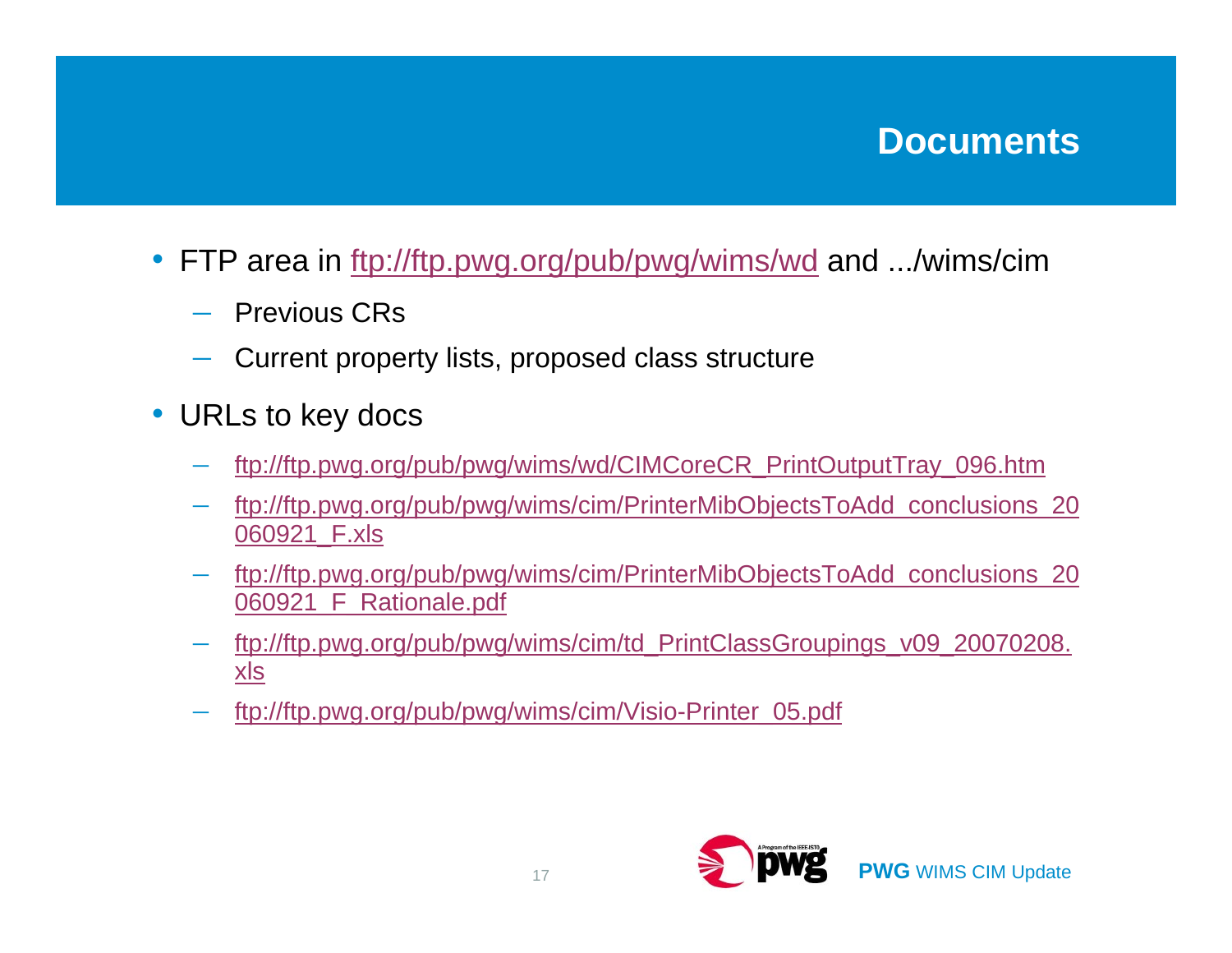#### **Look at Documents**

- What would people like to see?
	- –Latest CR (not the ultra-long one)
	- –Printer MIB and CIM\_Printer MOF, with color syntax highlighting
	- –Current proposed class structure (pictures)
	- Ordering of classes we plan to submit
	- CIM "Flat classes" tool for browsing CIM schema
	- Spreadsheet of Printer MIB properties to be added to CIM
	- Spreadsheet of proposed class grouping of properties